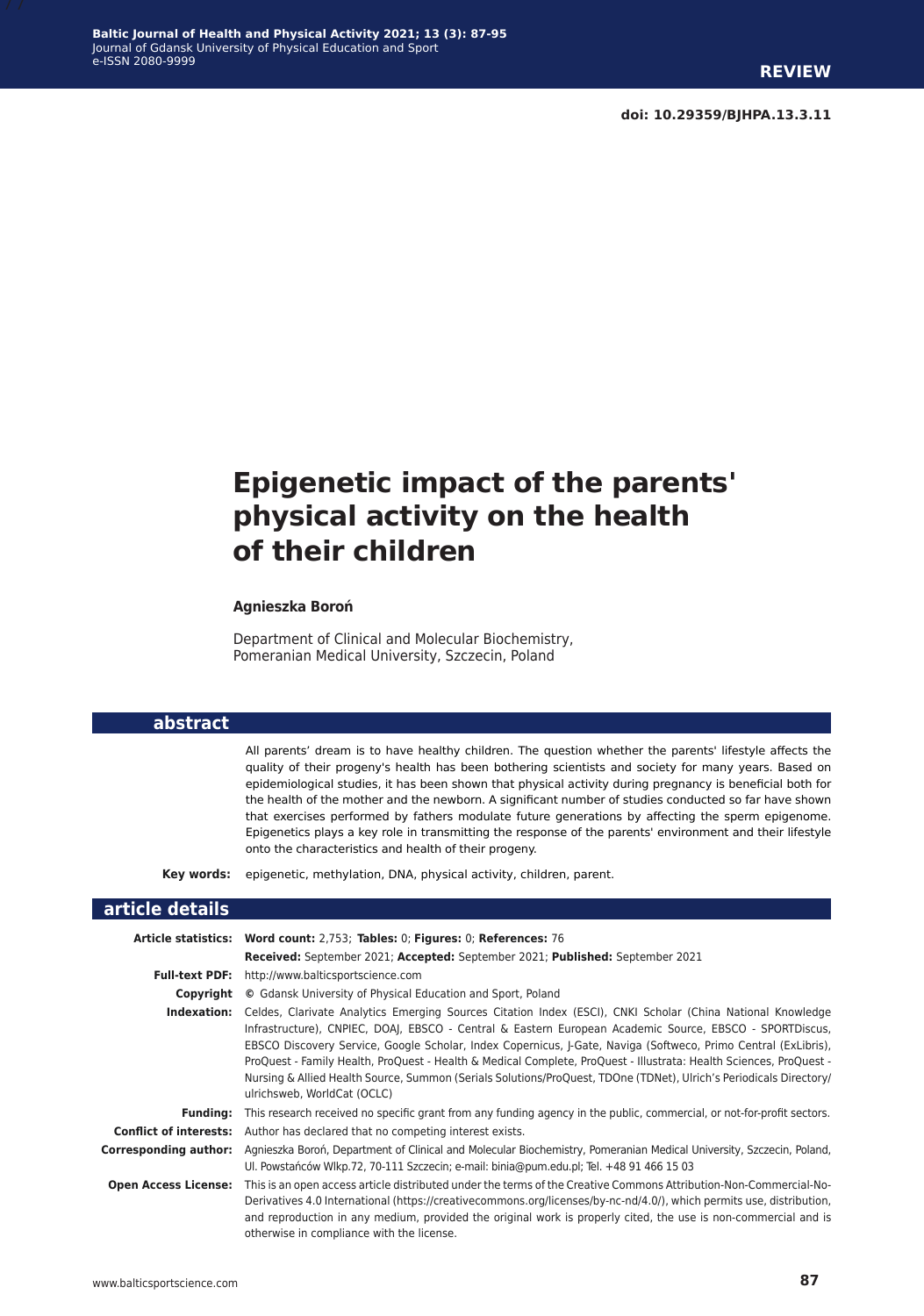### **introduction**

All parents' dream is to have healthy children. The question whether the parents' lifestyle affects the quality of their progeny's health has been bothering scientists and society for many years. Many years of research have shown that environmental factors in critical stages of development – such as the prenatal and perinatal period – may influence the risk of chronic diseases in the progeny [1, 2].

It is indisputable that physical exercise is an essential part of a healthy lifestyle. Exercise is recognized as an important non-pharmacological preventive and/or therapeutic intervention which may slow the progression or harmful effects of numerous metabolic, cardiovascular, oncological and neurodegenerative diseases [3].

Pregnant women are recommended physical activity and exercise by The American College of Obstetricians and Gynecologists (ACOG). According to the ACOG, in the absence of obstetric or medical complications or contraindications, physical activity during pregnancy is safe and desirable, and pregnant women should be encouraged to do or keep doing it [4]. Data from human and animal studies have demonstrated numerous benefits of physical exercise performed by pregnant women and fathers before their child is conceived. It has been revealed that regular aerobic exercise of mothers during pregnancy improves or maintains their physical fitness and may prevent excessive weight gain [5–7]. Observational studies of women exercising during pregnancy showed, among others, such positive effects as the reduction of the risk of gestational diabetes, gestational hypertension and Caesarean delivery [8–12]. Exercise during pregnancy may also lower glucose levels in women with gestational diabetes or help prevent pre-eclampsia [13, 14]. A systematic review and meta-analysis from 2017 found that in overweight and obese women in single pregnancies, compared with women leading a more sedentary life, aerobic exercise of around 30–60 minutes, 3–7 times a week, was associated with a reduction in the frequency of preterm births [15]. A 2019 systematic review and meta-analysis, however, demonstrated that in mothers with antenatal diseases (chronic hypertension, type 1 diabetes, and type 2 diabetes), prenatal exercises reduced the chances of a Caesarean section by 55% and did not increase the risk of complications for both the mother and the newborn [16].

The studies also showed that physical activity may be an important factor in the prevention of depressive disorders in women during the puerperium [17, 18]. Proper exercise is good for both the mind and the body – skeletal muscles in particular. Exercise increases the efficiency of muscle metabolism, improves the biological functions of mitochondria, regulates the transformation of types of muscle fibers and increases muscle strength. Studies in recent years show that epigenetic regulation plays a very important role in all these processes. Epigenetics also means that the beneficial effects of physical exercise are inherited and passed on to future generations. Moreover, more and more evidence shows the protective effect of the parents' training on their progeny and its association with the prevention of chronic diseases, including obesity, diabetes and hypertension [19]. The mothers' or fathers' exercise – before their child is conceived – appears to be one of the most logical and cost-effective ways to potentially improve their progeny's health.

#### **epigenetics**

Currently, epigenetics is defined as 'heritable changes in gene expression that occur without alteration in a DNA sequence'. We know three separate and intertwined mechanisms regulating the 'epigenome' – i.e. DNA methylation, histone modifications and non-coding RNA (ncRNA), particularly miRNA [20]. These processes affect transcript stability, DNA folding, nucleosome positioning, chromatin condensation and, ultimately, how the nucleus is arranged. They synergistically and collectively determine whether a gene is silenced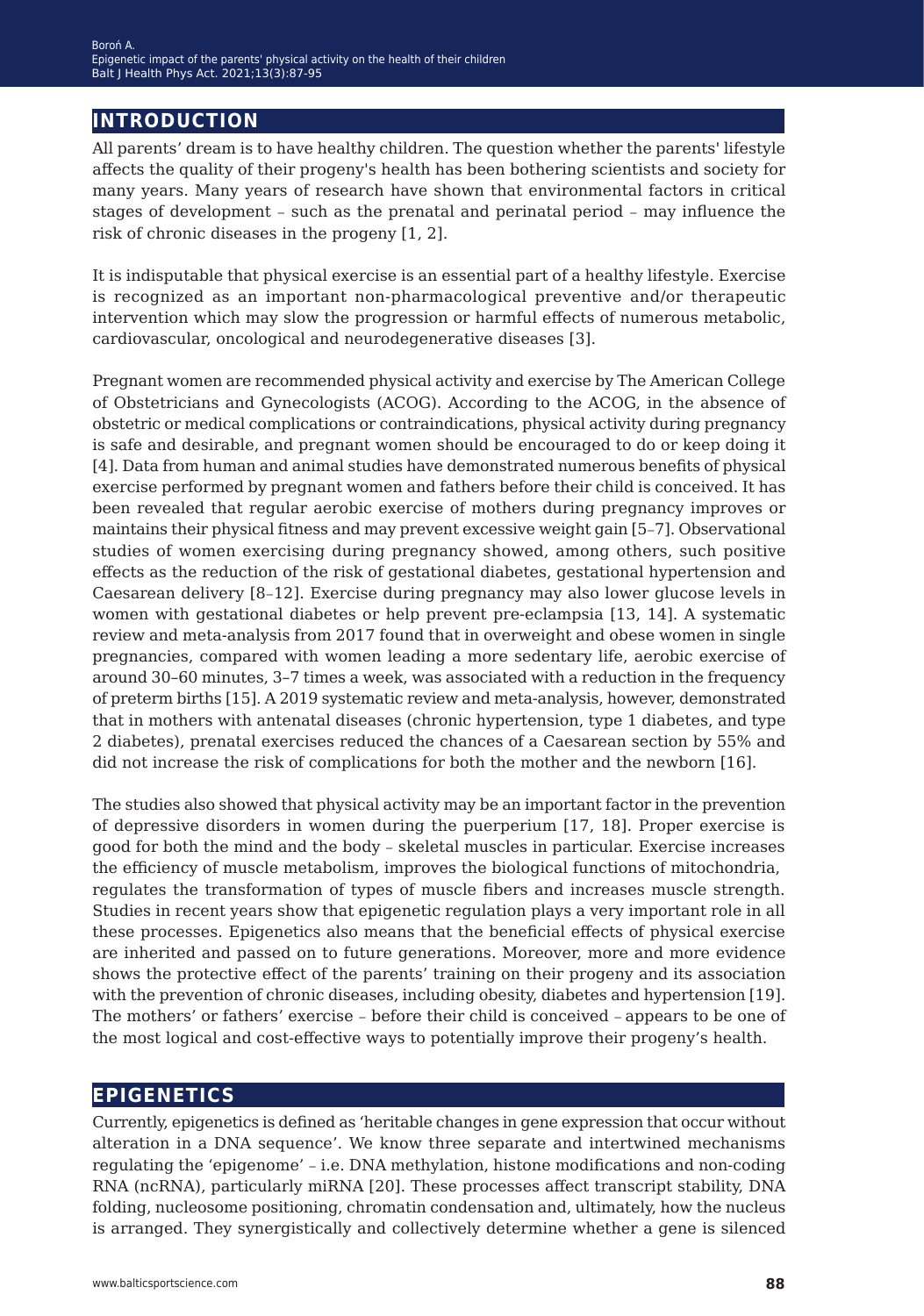or activated, and when and in what tissue it will be expressed. DNA changes mediated by any of these mechanisms are heritable – not only are they passed on to daughter cells, but also to subsequent generations [21].

DNA methylation refers to the covalent addition of a methyl group derived from S-Adenosyl-L-methionine to the fifth carbon of the cytosine ring resulting in the fifth base – 5-methylcytosine (5meC). The reaction is catalyzed by DNA methyltransferases and accessory proteins (Dnmt1, Dnmt3a, Dnmt3b, Dnmt2 and Dnmt3L). Primarily, in all eukaryotic species, methylation occurs in cytosines located 5' to guanines which are known as CpG dinucleotides (CpG) [22]. CpG dinucleotides in the genome are frequently found in dense clusters to form the so-called CpG islands. CpG islands mainly co-localize with promoters and transcription start sites. Unlike the vast majority of CpGs located in the intergenic regions and repetitive elements, CpG islands are typically unmethylated – regardless of the transcriptional activity of a neighboring gene – but if they become hypermethylated, they promote gene silencing [23]. While CpG methylation at transcription start sites is generally associated with gene silencing, recent studies have shown that DNA methylation – if it is in the gene body – may be positively correlated with gene transcription and have its impact on the occurrence of alternative splicing [24]. The results of the whole methylome DNA study revealed that abnormal methylation patterns in diseases are often absent in CpG islands, but occur in distal regulatory regions—such as enhancers and isolators – and in the so-called 'edge' regions that flank on both sides of the CpG island (up to 2 kb in distance) [25, 26]. DNA methylation alters the binding of transcriptional factors and other proteins which interact with chromatin, and, as a result, fine-tune gene expression.

Non-coding RNAs (ncRNAs) that are not translated into proteins may be divided into two groups – i.e. ordinal non-coding RNA and regulatory non-coding RNA. Regulatory RNA is mainly categorized by size – short-chain non-coding RNAs (including siRNA, miRNA, and piRNA) and long non-coding RNA (lncRNA) [27, 28]. In recent years, many studies have shown that ncRNA plays an important role in epigenetic modification and may regulate expression at the gene and chromosome levels [29–31]. Many miRNAs are involved in the transmission of acquired traits to the progeny and have important biological functions, including cell proliferation, apoptosis, metabolism, neuronal patterns, hematopoietic differentiation, and the process of immunization. Furthermore, miRNAs may act as epigenetic modulators by targeting key enzymes responsible for epigenetic reactions, such as DNA methyltransferases (DNTM), histone deacetylases (HDAC) and methyltransferases (EZH) [32].

Histone modifications may also lead to the activation or suppression of gene expression. Linear DNA is wrapped in an octameric complex of two molecules of each of the four histone proteins – including H2A, H2B, H3, and H4—which form an array of nucleosomes. N-terminal ends of histones contain a variety of post-translational modifications, including acetylation and methylation of lysine residues at N-terminal ends of histones (H3 and H4) which are the most correlated with transcriptional activity. Histone acetylation is usually associated with transcriptional activation as a result of lower affinity of an acetylated histone with DNA, which allows chromatin relaxation. Conversely, deacetylation of histones correlates with transcriptional silencing and the heterochromatic state [21]. Not only does histone acetylation facilitate destabilization of DNA-nucleosome interactions for active transcription, but—when provoked on a global scale—it promotes rearrangements in the three-dimensional genome architecture, thus enabling extensive translocation of genomic loci and regulatory regions to a nuclear pore complex [23, 33].

Some epigenetic modifications directly affect the cognitive functions of the body and are associated with better results in learning tests and a better memory [34] – for example with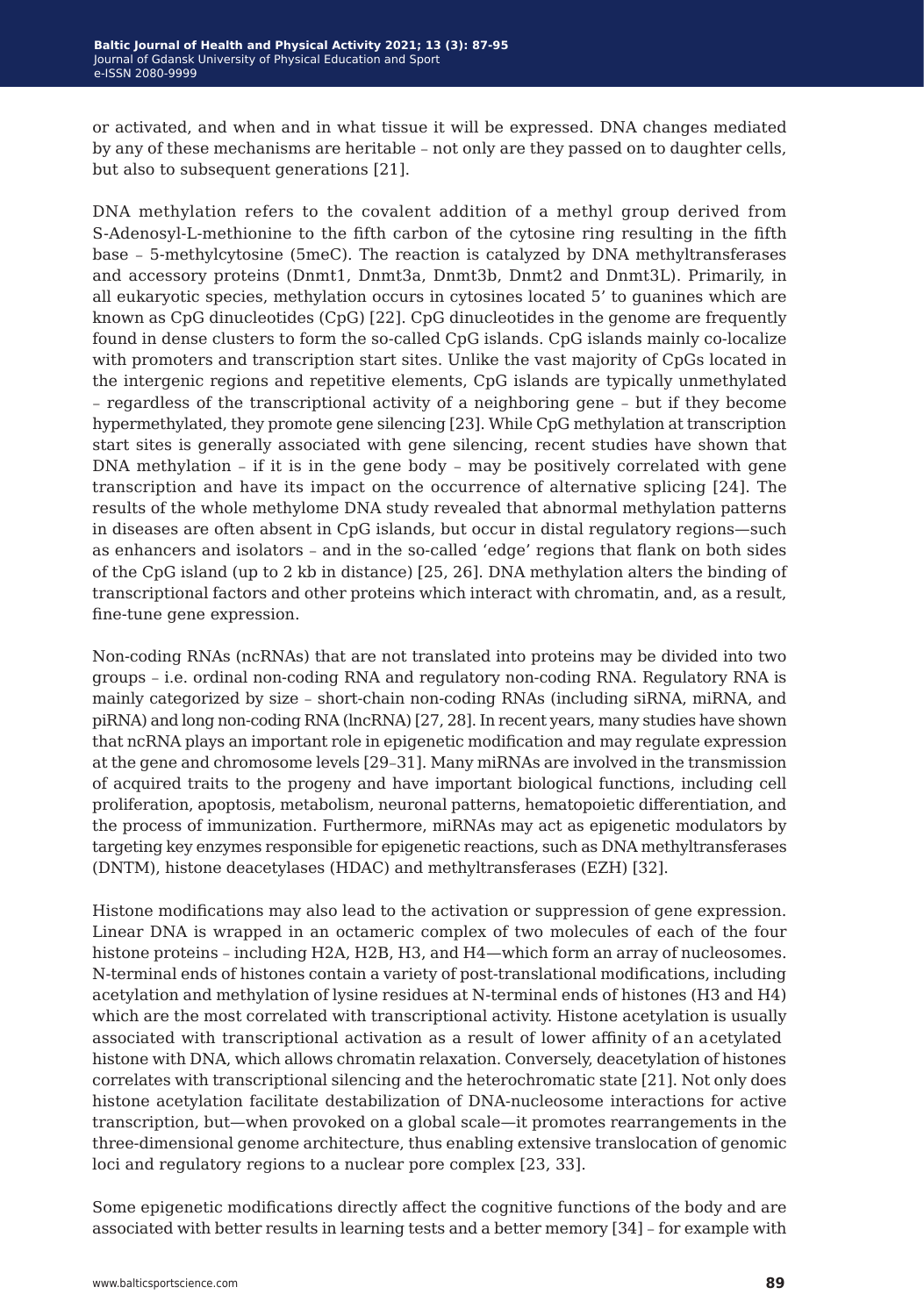the very phenomenon of histone acetylation that is directly related to active transcription and the establishment of a long-term memory [35]. Histone levels are regulated by a balance between the protein content in histone acetyltransferase (HAT) and histone deacetylase (HDAC). HAT catalyzes the transfer of acetyl groups to histone proteins, whereas HDAC removes acetyl groups. It has been shown that overexpression of HDAC2 in the hippocampus impairs memory and long-term enhancement, whereas HDAC2 knockout mice show an improvement in memory [36]. HDAC2 is an important enzyme related to the process of learning and memorization, and its hyperactivity determines memory formation and synaptic plasticity [37, 38].

### **mother's physical activity**

Based on epidemiological studies, it has been shown that physical activity during pregnancy is beneficial both for the health of the mother and the newborn [39–43]. However, the impact of maternal exercise on fetal development – skeletal muscle development in particular – is largely unexplored and remains an interesting issue that requires a more in-depth analysis.

Skeletal muscles serve very important functions in the human body. They make it possible to move and be physically active, maintain a proper body posture, protect the skeleton and internal organs, regulate energy metabolism of the whole body and maintain immune homeostasis. Skeletal muscles make up around 40% of the body weight and are key to the proper use of glucose and lipids in the human body. Exercise protects against mitochondrial malfunction and muscle atrophy from diet-induced obesity, increases the basal metabolic rate, and prevents metabolic syndromes. The skeletal muscle epigenetic landscape modulated by physical exercise fine-tunes the delicate balance between gene expression and gene silencing controlled by transient or stable transcriptional or posttranscriptional mechanisms [44, 45].

It has been proven that skeletal muscle is a programmable tissue and can "remember" mechanical and metabolic stimuli in the early stages of life through epigenetic mechanisms, which affects its function throughout lifetime [46,47]. Epigenetic memory effects have recently been illustrated for key genes involved in mitochondrial biogenesis, including the most comprehensive transcription coactivator controlling energy metabolism – i.e. peroxisome proliferator-activated receptor gamma coactivator  $1-\alpha$  (PPARGC1A; PGC-1 $\alpha$  protein) [48].

Studies on mice have shown that maternal exercise activates AMPK and  $\alpha$ -KG mediated DNA demethylation—which is correlated with an increased oxidative capacity and exercise endurance—in the PPARGC1A gene promoter that permanently increases PPARGC1A expression in the progeny's muscles [49]. AMPK–AMP-activated protein kinase is the main regulator of energy metabolism [50]. It may be phosphorylated as a result of regular exercise, thereby triggering expression and phosphorylation of  $PGC-1\alpha$  [51, 52]. By increasing the concentration of  $\alpha$ -ketoglutarate ( $\alpha$ -KG), AMPK is also an important mediator in epigenetic modifications, including DNA demethylation [53].

Laker et al. proved that maternal exercise during pregnancy may completely alleviate the progeny's metabolic disturbances caused by adverse effects of the mother's high-fat diet. In their studies they found that the mother's high-fat diet caused hypermethylation (eliminated by maternal exercise) of the PPARGC1A promoter at CpG–260 [54].

Apelin is a peptide and endogenous ligand of a G protein-coupled receptor that is mainly expressed in the placenta, adipose tissue and skeletal muscles in response to exercise [55]. Apelin increases the AMPK activity, which enhances mitochondrial biogenesis and the mitochondrial respiratory function, possibly by stimulating  $PGC-1\alpha$  expression [56]. It has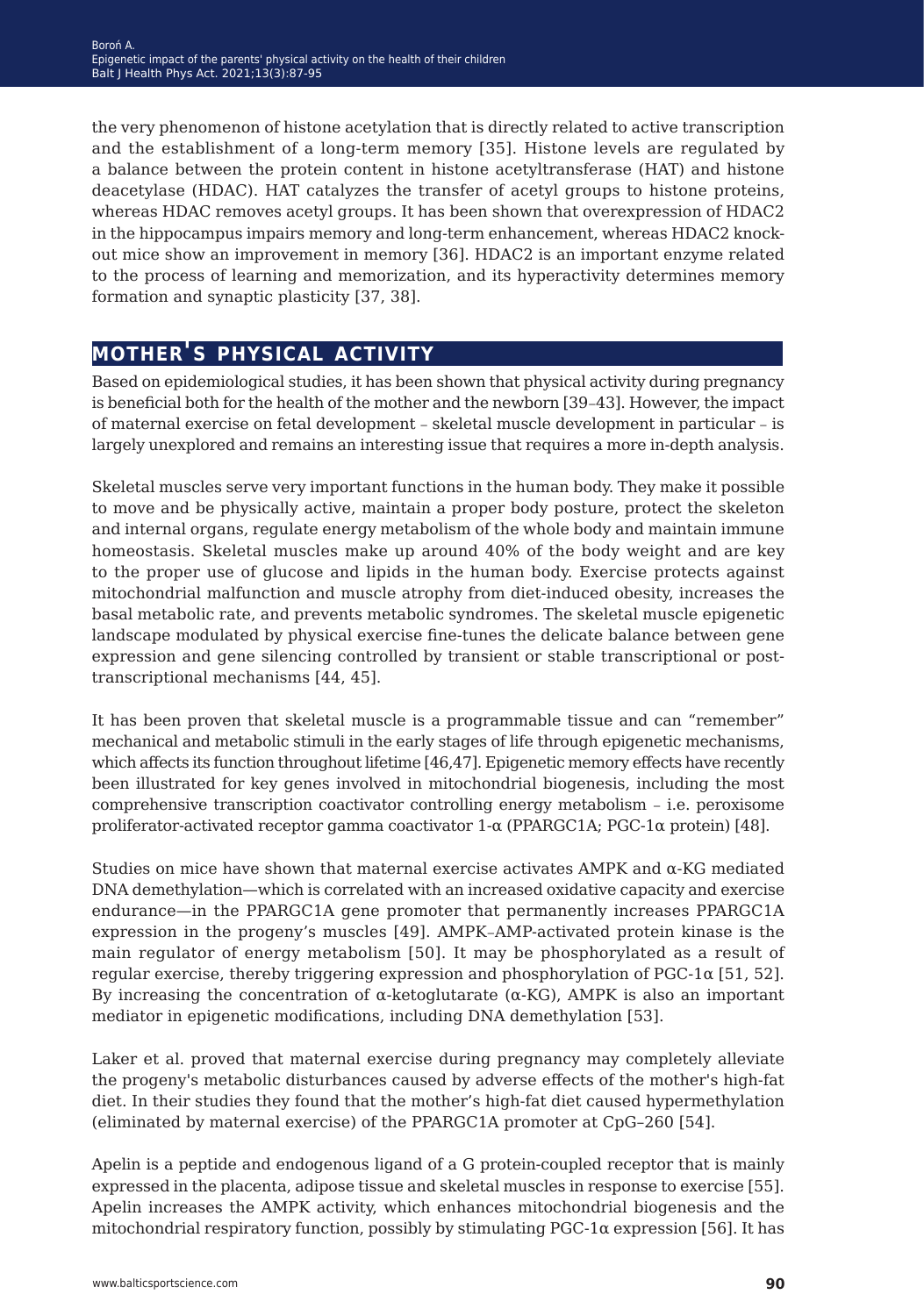been proven that maternal exercise increases the level of apelin in the fetus's circulation and adipose tissue of both the mother and her progeny [57]. Consequently, an increase in apelin in the muscles of the fetus and progeny was also found, which correlated with the AMPK activation and increased DNA demethylation in the PPARGC1A promoter.

Muscle fibers are divided into glycolytic and oxidative fibers, with oxidative fibers particularly rich in mitochondria and highly efficient in utilizing glucose and fatty acids [58]. It has been found that maternal exercise enhances the oxidative capacity of the progeny's muscles by changing the types of muscle fibers from glycolytic to oxidative without altering muscle mass, which may be associated with increased mitochondrial biogenesis [59].

A proper balance between DNA hypermethylation and demethylation in the hippocampus is essential for the proper function of neurons on which the memory processing is based. DNA hypermethylation is usually associated with silencing of genes which are important for cellular homeostasis. In contrast, DNA demethylation is associated with an increase in the expression of genes promoting plasticity, which, in turn, induces neuronal plasticity [60].

Several studies have demonstrated the benefits of maternal aerobic exercise for tasks related to memorization and learning performed by the progeny which are partially related to the high levels of the Brain Derived Neurotrophic Factor (BDNF) and hippocampal neurogenesis [61–63].

Segabinazi et al. [64] revealed that the progeny of mothers who had taken exercise before they became pregnant showed a decrease in global hippocampal DNA methylation in their adult life, which was related to cell proliferation in the hippocampus.

Dayi et al. [61] found that male adults whose mothers had exercised on a treadmill during pregnancy had a better learning curve. The progeny of mothers who exercised during pregnancy showed a decrease in the amount of HDAC2 in the hippocampus.

Meireles et al. [38] also proved that the progeny of mothers who had practiced strength training during pregnancy showed slightly better results in terms of memorization and learning tasks as well as a decrease in the HDAC2 level in the hippocampus. The progeny of mothers who exercised prior to gestation showed high cell proliferation and high IGF-1 expression in the dentate gyrus of the hippocampus, as well as changes in global DNA methylation and H4 acetylation.

### **father's physical activity**

It is not only mothers' exercise that has its influence of the health of their children. A significant number of studies conducted so far have shown that exercises performed by fathers modulate future generations by affecting the sperm epigenome [65]. Spermatogenesis is an ongoing process and the father's life experiences may reprogram his sperm quality and epigenetic profile. Evidence suggests that physical exercises performed by fathers alter DNA methylation in their sperm [66].

Claycombe-Larson et al. [67] showed that paternal exercise reduces expression of IL-1 $\beta$ and TNF-α mRNA in the placenta, which results in a beneficial effect on its inflammation, fetal tissue weight and, consequently, on the progeny's body weight.

Several studies have revealed that aerobic exercise performed by fathers has a positive effect on the plasticity of neurons in their progeny, which significantly affects learning and memorization. Yin et al. [68] showed that paternal treadmill exercises improved spatial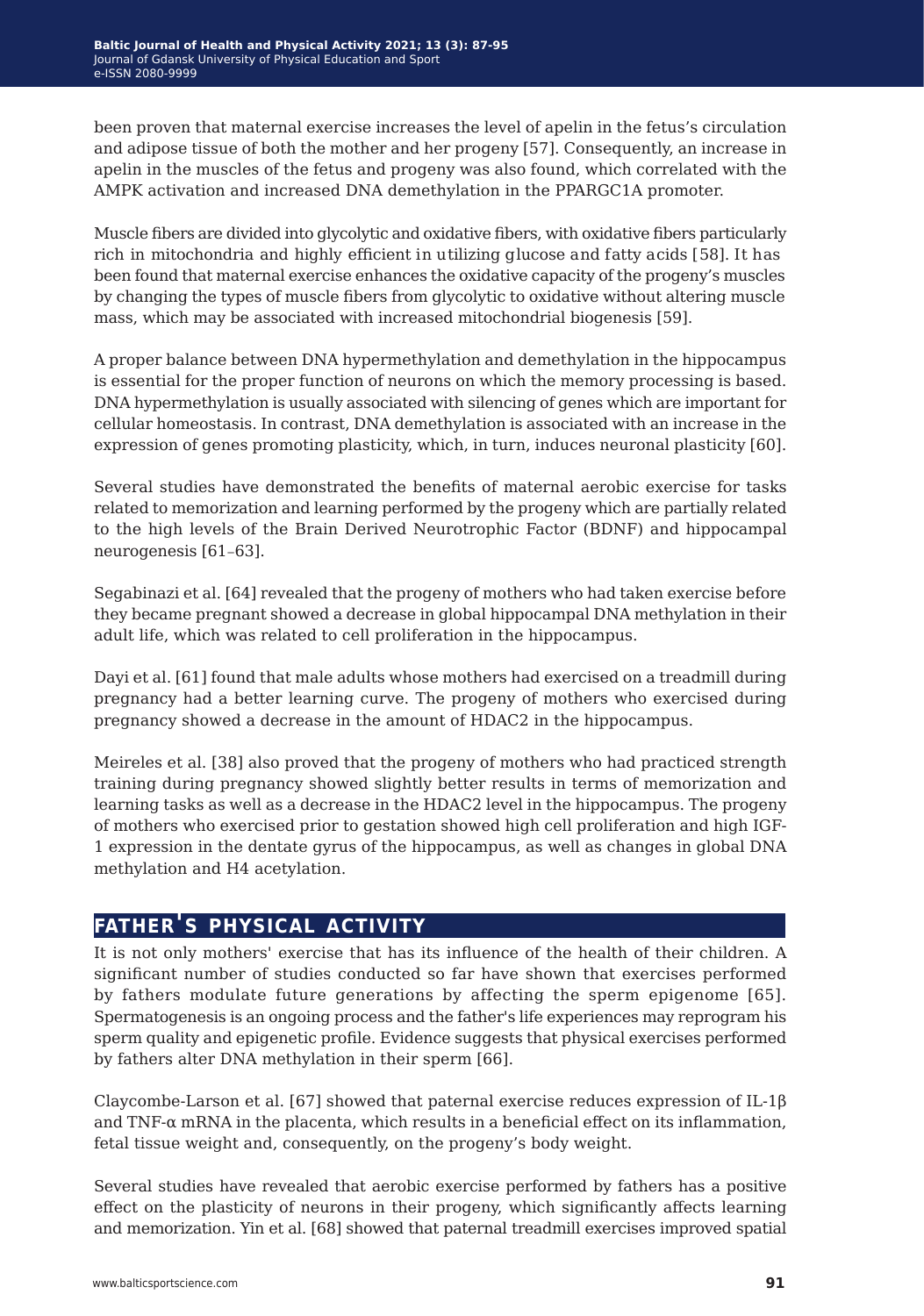learning and memorization in their progeny—which was accompanied by increased expression of the brain derived neurotrophic factor (BDNF) and reelins in the hippocampus – compared to the progeny of fathers living a sedentary lifestyle. These two proteins play a significant role in neuronal survival, maturation and growth, and act as modulators for neurotransmitters.

Park et al. [69] also showed that paternal exercise improves spatial learning, increases expression of BDNF and the receptor tyrosine kinase B (TrkB) in the progeny.

Several independent research teams, including Mega et al. [70] and Spindler et al. [71], proved that aerobic exercise causes a significant reduction in global DNA methylation of the hippocampus in the progeny of fathers who take exercise, compared to the progeny of fathers living a sedentary lifestyle. The aerobic exercise protocol also induced changes in the expression of hippocampal genes related to the cell cycle and mitochondrial processes, as well as increased mitochondrial citrate synthase activity in the hippocampus. McGreevy et al. [72] suggest that mitochondrial integrity is crucial for cell differentiation and dendritogenesis in the neurons of the newborn children and that it may modify the progeny's capacity for memorization.

Batista et al. [73] discovered that paternal swimming training could improve the metabolic profile of the progeny's liver, thereby alleviating the harmful effects of obesity. Swimming training regulated lipogenesis of the CPT1, PPAR-1Α and PRKAA2 genes and induced an increase in the PRKAA2 and pAMPK levels in the liver of the progeny exposed to a high-fat diet, compared to the control group. These changes were also accompanied by a decrease in the level of excessive fat build-up in the liver.

Krout et al. [74] showed that in the skeletal muscles of the progeny of fathers who do physical exercise, insulin signaling pathway genes (GLUT4, IRS1 and PI3K) are expressed more, which prevents the risk of type 2 diabetes.

However, McPherson et al. [75, 76] provided convincing evidence that swimming exercises performed by fathers who eat a high-fat diet lower the levels of free fatty acids, cholesterol and C- reactive protein in the blood of the progeny.

## **conclusions**

Recent studies have shown that parental physical activity plays a positive role in modulation of the progeny's phenotype. Not only is the progeny's health positively influenced by the mother's exercises done before and during pregnancy, but also by the father's exercise before their child is conceived. In addition, physical exercise done in the early stages of life appears to alleviate disadvantages inherited from the gestational environment and provides the progeny with long-term health benefits throughout their adult life. Adaptations related to physical activity are coordinated by epigenetic signaling which fine-tunes gene expression controlled by transient or stable transcriptional or post-transcriptional mechanisms. Undoubtedly, epigenetics plays a key role in transmitting the response of the parents' environment and their lifestyle onto the characteristics and health of their progeny. Therefore, it should be remembered that the varied patterns of DNA methylation in the skeletal muscle tissue of the progeny may, unfortunately, reflect "bad memories" resulting from the parents' lack of physical activity.

### **references**

<sup>[1]</sup> Falcão-Tebas F, Kuang J, Arceri C, Kerris JP, Andrikopoulos S, Marin EC, McConell GK. Four weeks of exercise early in life reprograms adult skeletal muscle insulin resistance caused by a paternal high-fat diet. J Physiol. 2019 Jan;597(1):121-136. <https://doi.org/10.1113/JP276386>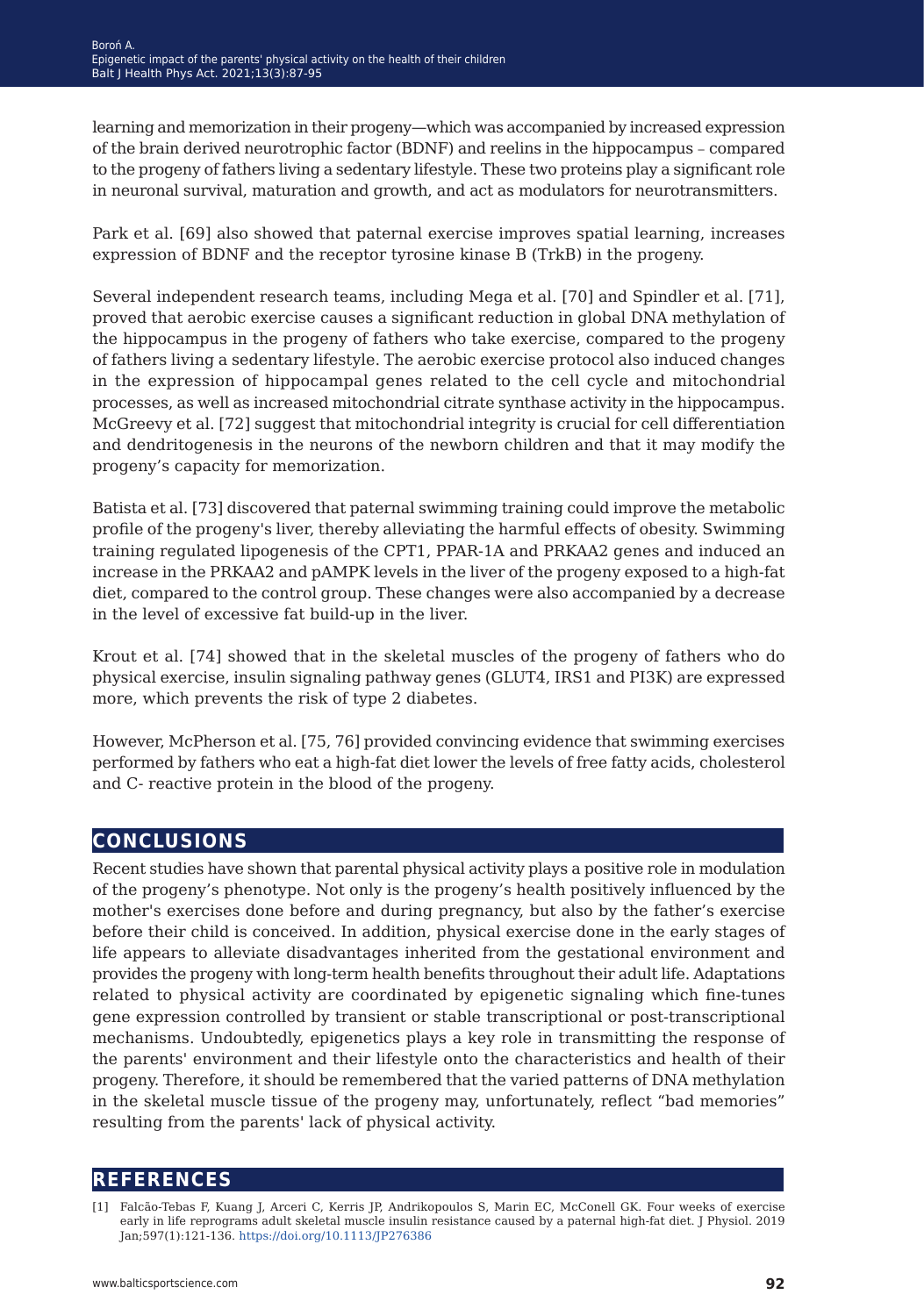- [2] Falcão-Tebas F, Bento-Santos A, Fidalgo MA, et al. Maternal low-protein diet-induced delayed reflex ontogeny is attenuated by moderate physical training during gestation in rats. Br J Nutr. 2012 Feb;107(3):372-7. [https://doi.](https://doi.org/10.1017/S0007114511002947) [org/10.1017/S0007114511002947](https://doi.org/10.1017/S0007114511002947)
- [3] Pedersen BK, Saltin B. Exercise as medicine evidence for prescribing exercise as therapy in 26 different chronic diseases. Scand J Med Sci Sports. 2015 Dec;25 Suppl 3:1-72.<https://doi.org/10.1111/sms.12581>
- [4] Physical Activity and Exercise During Pregnancy and the Postpartum Period: ACOG Committee Opinion, Number 804. Obstet Gynecol. 2020 Apr;135(4):e178-e188.<https://doi.org/10.1097/AOG.0000000000003772>
- [5] de Oliveria Melo AS, Silva JL, Tavares JS, Barros VO, Leite DF, Amorim MM. Effect of a physical exercise program during pregnancy on uteroplacental and fetal blood flow and fetal growth: A randomized controlled trial. Obstet Gynecol. 2012;120:302–10. <https://doi.org/10.1097/AOG.0b013e31825de592>
- [6] Price BB, Amini SB, Kappeler K. Exercise in pregnancy: effect on fitness and obstetric outcomes-a randomized trial. Med Sci Sports Exerc. 2012;44:2263–9. <https://doi.org/10.1249/MSS.0b013e318267ad67>
- [7] Kramer MS, McDonald SW. Aerobic exercise for women during pregnancy. Cochrane Database System Rev. 2006; 3:CD000180. <https://doi.org/10.1002/14651858.CD000180.pub2>
- [8] Dye TD, Knox KL, Artal R, Aubry RH, Wojtowycz MA. Physical activity, obesity, and diabetes in pregnancy. Am J Epidemiol. 1997;146:961–5. <https://doi.org/10.1093/oxfordjournals.aje.a009223>
- [9] Cordero Y, Mottola MF, Vargas J, Blanco M, Barakat R. Exercise is associated with a reduction in gestational diabetes mellitus. Med Sci Sports Exerc. 2015;47:1328–33.<https://doi.org/10.1249/MSS.0000000000000547>
- [10] Dempsey JC, Sorensen TK, Williams MA, et al. Prospective study of gestational diabetes mellitus risk in relation to maternal recreational physical activity before and during pregnancy. Am J Epidemiol. 2004;159:663–70. [https://doi.](https://doi.org/10.1093/aje/kwh091 ) [org/10.1093/aje/kwh091](https://doi.org/10.1093/aje/kwh091 )
- [11] Liu J, Laditka JN, Mayer-Davis EJ, Pate RR. Does physical activity during pregnancy reduce the risk of gestational diabetes among previously inactive women? Birth. 2008;35:188-95. [https://doi.org/10.1111/j.1523-536X.2008.00239.x](https://doi.org/10.1111/j.1523-536X.2008.00239.x )
- [12] Magro-Malosso ER, Saccone G, Di Tommaso M, Roman A, Berghella V. Exercise during pregnancy and risk of gestational hypertensive disorders: a systematic review and meta-analysis. Acta Obstet Gynecol Scand. 2017;96:921–31. [https://](https://doi.org/10.1111/aogs.13151) [doi.org/10.1111/aogs.13151](https://doi.org/10.1111/aogs.13151)
- [13] Jovanovic-Peterson L, Durak EP, Peterson CM. Randomized trial of diet versus diet plus cardiovascular conditioning on glucose levels in gestational diabetes. Am J Obstet Gynecol. 1989;161:415–9. [https://doi.org/10.1016/0002-](https://doi.org/10.1016/0002-9378(89)90534-6 ) [9378\(89\)90534-6](https://doi.org/10.1016/0002-9378(89)90534-6 )
- [14] Garcia-Patterson A, Martin E, Ubeda J, Maria MA, de Leiva A, Corcoy R. Evaluation of light exercise in the treatment of gestational diabetes. Diabetes Care. 2001;24:2006–7.<https://doi.org/10.2337/diacare.24.11.2006>
- [15] Magro-Malosso ER, Saccone G, Di Mascio D, Berghella V. Exercise during pregnancy and risk of preterm birth in overweight and obese women: a systematic review and meta-analysis of randomized controlled trials. Acta Obstet Gynecol Scand. 2017;96:263–73.<https://doi.org/10.1111/aogs.13087>
- [16] Adesegun D, Cai C, Sivak A, Chari R, Davenport MH. Prenatal exercise and pre-gestational diseases: a systematic review and meta-analysis. J Obstet Gynaecol Can. 2019;41:1134–43.e17. [https://doi.org/10.1016/j.jogc.2018.10.007](https://doi.org/10.1016/j.jogc.2018.10.007 )
- [17] Kolomanska-Boguck D, Mazur-Bialy Al. Physical Activity and the Occurrence of Postnatal Depression. A Systematic Review. Medicine (Kaunas). 2019;55:560.<https://doi.org/10.3390/medicina55090560>
- [18] Nakamura A, van der Waerden J, Melchior M, Bolze C, El-Khoury F, Pryor L. Physical activity during pregnancy and postpartum depression: systematic review and meta-analysis. J Affect Disord. 2019;246:29–41. [https://doi.](https://doi.org/10.1016/j.jad.2018.12.009 ) [org/10.1016/j.jad.2018.12.009](https://doi.org/10.1016/j.jad.2018.12.009 )
- [19] Harris JE, Baer LA, Stanford KI. Maternal exercise improves the metabolic health of adult offspring. Trends Endocrinol Metab. 2018 Mar;29(3):164-177. <https://doi.org/10.1016/j.tem.2018.01.003>
- [20] Cheung P, Lau P. Epigenetic regulation by histone methylation and histone variants. Mol Endocrinol. 2005 Mar;19(3):563-73.<https://doi.org/10.1210/me.2004-0496>
- [21] Tang WY, Ho SM. Epigenetic reprogramming and imprinting in origins of disease. Rev Endocr Metab Disord. 2007 Jun;8(2):173-82. <https://doi.org/10.1007/s11154-007-9042-4>
- [22] Dolinoy DC, Das R, Weidman JR, Jirtle RL. Metastable epialleles, imprinting, and the fetal origins of adult diseases. Pediatr Res. 2007;61:30R–7R.<https://doi.org/10.1203/pdr.0b013e31804575f7>
- [23] Beiter T, Nieß AM, Moser D. Transcriptional memory in skeletal muscle. Don't forget (to) exercise. J Cell Physiol. 2020 Jul;235(7-8):5476-5489. <https://doi.org/10.1002/jcp.29535>
- [24] Jones PA. Functions of DNA methylation: islands, start sites, gene bodies and beyond. Nat Rev Genet. 2012 May 29;13(7):484-92.<https://doi.org/10.1038/nrg3230>
- [25] Edgar R, Tan PP, Portales-Casamar E, Pavlidis P. Meta-analysis of human methylomes reveals stably methylated sequences surrounding CpG islands associated with high gene expression. Epigenetics Chromatin. 2014 Oct 23;7(1):28. [https://doi.org/10.1186/1756-8935-7-28](https://doi.org/10.1186/1756-8935-7-28 )
- [26] Ziller MJ, Gu, H, Muller F, Donaghey J, Tsai LT, Kohlbacher O, Meissner A. Charting a dynamic DNA methylation landscape of the human genome. Nature. 2013;500(7463):477–481. <https://doi.org/10.1038/nature12433>
- [27] Zaratiegui M, Irvine DV, Martienssen RA. Noncoding RNAs and gene silencing. Cell. 2007 Feb 23;128(4):763-76. <https://doi.org/10.1016/j.cell.2007.02.016>
- [28] Ponting CP, Oliver PL, Reik W. Evolution and functions of long noncoding RNAs. Cell. 2009 Feb 20;136(4):629-41. <https://doi.org/10.1016/j.cell.2009.02.006>
- [29] Guennewig B, Cooper AA. The central role of noncoding RNA in the brain. Int Rev Neurobiol. 2014;116:153-94. <https://doi.org/10.1016/B978-0-12-801105-8.00007-2>
- [30] Ghildiyal M, Zamore PD. Small silencing RNAs: an expanding universe. Nat Rev Genet. 2009 Feb;10(2):94-108. <https://doi.org/10.1038/nrg2504>
- [31] Wei JW, Huang K, Yang C, Kang CS. Non-coding RNAs as regulators in epigenetics (Review). Oncol Rep. 2017 Jan;37(1):3-9.<https://doi.org/10.3892/or.2016.5236>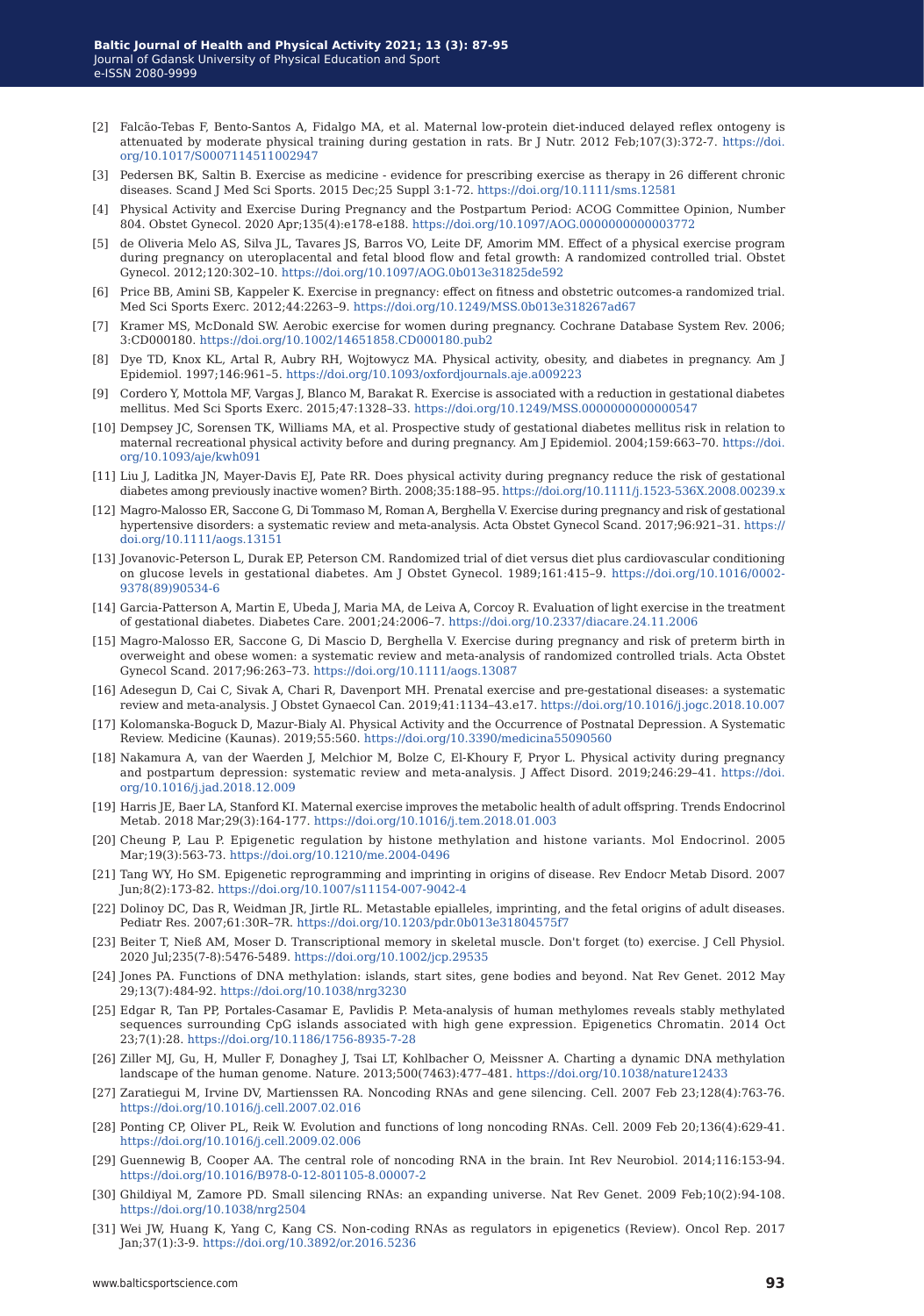- [32] Yao Q, Chen Y, Zhou X. The roles of microRNAs in epigenetic regulation. Curr Opin Chem Biol. 2019 Aug;51:11-17. <https://doi.org/10.1016/j.cbpa.2019.01.024>
- [33] Brown CR, Kennedy CJ, Delmar VA, Forbes DJ, Silver P.A. Global histone acetylation induces functional genomic reorganization at mammalian nuclear pore complexes. Genes and Development; 2008;22(5): 627–639. [https://doi.](https://doi.org/10.1101/gad.1632708 ) [org/10.1101/gad.1632708](https://doi.org/10.1101/gad.1632708 )
- [34] Day JJ, Sweatt JD, Epigenetic mechanisms in cognition, Neuron. 2011;70:813–829. [https://doi.org/10.1016/j.](https://doi.org/10.1016/j.neuron.2011.05.019 ) [neuron.2011.05.019](https://doi.org/10.1016/j.neuron.2011.05.019 )
- [35] Peixoto L, Abel T. The role of histone acetylation in memory formation and cognitive impairments, Neuropsychopharmacology. 2013;38:62–76. <https://doi.org/10.1038/npp.2012.86>
- [36] Guan JS, Haggarty SJ, Giacometti E, et al. HDAC2 negatively regulates memory formation and synaptic plasticity, Nature. 2009;459:55–60. [https://doi.org/10.1038/nature07925]( https://doi.org/10.1038/nature07925)
- [37] Morris MJ, Mahgoub M, Na ES, Pranav H, Monteggia LM. Loss of histone deacetylase 2 improves working memory and accelerates extinction learning. J Neurosci. 2013;33:6401–6411. [https://doi.org/10.1523/JNEUROSCI.1001-12.2013](https://doi.org/10.1523/JNEUROSCI.1001-12.2013 )
- [38] Meireles ALF, Segabinazi E, Spindler C, et al. Maternal resistance exercise promotes changes in neuroplastic and epigenetic marks of offspring's hippocampus during adult life. Physiol Behav. 2021 Mar 1;230:113306. [https://doi.](https://doi.org/10.1016/j.physbeh.2020.113306 ) [org/10.1016/j.physbeh.2020.113306](https://doi.org/10.1016/j.physbeh.2020.113306 )
- [39] Barakat R, Perales M, Garatachea N, Ruiz JR, Lucia A. Exercise during pregnancy. A narrative review asking: what do we know? Br J Sports Med. 2015;49:1377–1381.<https://doi.org/10.1136/bjsports-2015-094756>
- [40] Davenport MH, Meah VL, Ruchat SM, et al. Impact of prenatal exercise on neonatal and childhood outcomes: A systematic review and meta-analysis. Br J Sports Med. 2018;52:1386–1396. [https://doi.org/10.1136/](https://doi.org/10.1136/bjsports-2018-099836  ) [bjsports-2018-099836](https://doi.org/10.1136/bjsports-2018-099836  )
- [41] Gustafsson MK, Stafne SN, Romundstad PR, Mørkved S, Salvesen K, Helvik AS. The effects of an exercise programme during pregnancy on health-related quality of life in pregnant women: A Norwegian randomised controlled trial. BJOG. 2016;123:1152–1160. <https://doi.org/10.1111/1471-0528.13570>
- [42] Nascimento SL, Surita FG, Cecatti JG. Physical exercise Turing pregnancy: A systematic review. Curr Opin Obstet Gynecol. 2012;24:387–394. <https://doi.org/10.1097/GCO.0b013e328359f131>
- [43] Son JS, Chae SA, Wang H, et al. Maternal inactivity programs skeletal muscle dysfunction in offspring mice by attenuating apelin signaling and mitochondrial biogenesis. Cell Rep. 2020 Dec 1;33(9):108461. [https://doi.](https://doi.org/10.1016/j.celrep.2020.108461 ) [org/10.1016/j.celrep.2020.108461](https://doi.org/10.1016/j.celrep.2020.108461 )
- [44] Barrès R, Zierath JR. The role of diet and exercise in the transgenerational epigenetic landscape of T2DM. Nat Rev Endocrinol. 2016;12(8):441-451. <https://doi.org/10.1038/nrendo.2016.87>
- [45] McGee SL, Walder KR. Exercise and the skeletal muscle epigenome. Cold Spring Harb Perspect Med. 2017;7(9):a029876. <https://doi.org/10.1101/cshperspect.a029876>
- [46] Sharples AP, Stewart CE, Seaborne RA. Does skeletal muscle have an 'epi'‐memory? The role of epigenetics in nutritional programming, metabolic disease, aging and exercise. Aging Cell. 2016;15(4):603‐616. [https://doi.](https://doi.org/10.1111/acel.12486 ) [org/10.1111/acel.12486](https://doi.org/10.1111/acel.12486 )
- [47] Beleza J, Stevanović-Silva J, Coxito P, Costa RC, Ascensão A, Torrella JR, Magalhães J. Building-up fit muscles for the future: Transgenerational programming of skeletal muscle through physical exercise. Eur J Clin Invest. 2021 Feb 13:e13515. <https://doi.org/10.1111/eci.13515>
- [48] Perry CG, Lally J, Holloway GP, Heigenhauser GJ, Bonen A, Spriet LL. Repeated transient mRNA bursts precede increases in transcriptional and mitochondrial proteins during training in human skeletal muscle. J Physiol. 2010 Dec 1;588(Pt 23):4795-810[. https://doi.org/10.1113/jphysiol.2010.199448]( https://doi.org/10.1113/jphysiol.2010.199448)
- [49] Son JS, Chae SA, Wang H, et al. Maternal Inactivity Programs Skeletal Muscle Dysfunction in Offspring Mice by Attenuating Apelin Signaling and Mitochondrial Biogenesis. Cell Rep. 2020 Dec 1;33(9):108461. [https://doi.](https://doi.org/10.1016/j.celrep.2020.108461 ) [org/10.1016/j.celrep.2020.108461](https://doi.org/10.1016/j.celrep.2020.108461 )
- [50] Habegger KM, Hoffman NJ, Ridenour CM, Brozinick JT, Elmendorf JS. AMPK enhances insulin-stimulated GLUT4 regulation via lowering membrane cholesterol. Endocrinology. 2012;153:2130–2141. [https://doi.org/10.1210/en.2011-](https://doi.org/10.1210/en.2011-2099 ) [2099](https://doi.org/10.1210/en.2011-2099 )
- [51] Canto´ C, Jiang LQ, Deshmukh AS, et al. Interdependence of AMPK and SIRT1 for metabolic adaptation to fasting and exercise in skeletal muscle. Cell Metab. 2010;11:213–219. [https://doi.org/10.1016/j.cmet.2010.02.006](https://doi.org/10.1016/j.cmet.2010.02.006 )
- [52] Menzies KJ, Singh K, Saleem A, Hood DA. Sirtuin 1-mediated effects of exercise and resveratrol on mitochondrial biogenesis. J Biol Chem. 2013;288:6968–6979.<https://doi.org/10.1074/jbc.M112.431155>
- [53] Yang Q, Liang X, Sun X, et al. AMPK/α-Ketoglutarate Axis Dynamically Mediates DNA Demethylation in the Prdm16 Promoter and Brown Adipogenesis. Cell Metab. 2016 Oct 11;24(4):542-554. [https://doi.org/10.1016/j.cmet.2016.08.010](https://doi.org/10.1016/j.cmet.2016.08.010 )
- [54] Laker RC, Altıntaş A, Lillard TS, et al. Exercise during pregnancy mitigates negative effects of parental obesity on metabolic function in adult mouse offspring. J Appl Physiol (1985). 2021 Mar 1;130(3):605-616. [https://doi.org/10.1152/](https://doi.org/10.1152/japplphysiol.00641.2020 ) [japplphysiol.00641.2020](https://doi.org/10.1152/japplphysiol.00641.2020 )
- [55] Son JS, Liu X, Tian Q, et al. Exercise prevents the adverse effects of maternal obesity on placental vascularization and fetal growth. J Physiol. 2019;597:3333–3347.<https://doi.org/10.1113/JP277698>
- [56] Hesselink, M.K.C., Schrauwen-Hinderling, V., and Schrauwen, P. (2016). Skeletal muscle mitochondria as a target to prevent or treat type 2 diabetes mellitus. Nat. Rev. Endocrinol. 12, 633–645. [https://doi.org/10.1038/nrendo.2016.104](https://doi.org/10.1038/nrendo.2016.104 )
- [57] Son JS, Zhao L, Chen Y, et al. Maternal exercise via exerkine apelin enhances brown adipogenesis and prevents metabolic dysfunction in offspring mice. Sci. Adv. 2020;6:eaaz0359. [https://doi.org/10.1126/sciadv.aaz0359](https://doi.org/10.1126/sciadv.aaz0359 )
- [58] Misu H, Takayama H, Saito Y, et al. Deficiency of the hepatokine selenoprotein P increases responsiveness to exercise in mice through upregulation of reactive oxygen species and AMP-activated protein kinase in muscle. Nat Med. 2017;23:508–516. <https://doi.org/10.1038/nm.4295>
- [59] Chen X, Luo X, Chen D, Yu B, He J, Huang Z. Arginine promotes porcine type I muscle fibres formation through improvement of mitochondria biogenesis. Br J Nutr. 2020;123:499–507.<https://doi.org/10.1017/S000711451900309X>